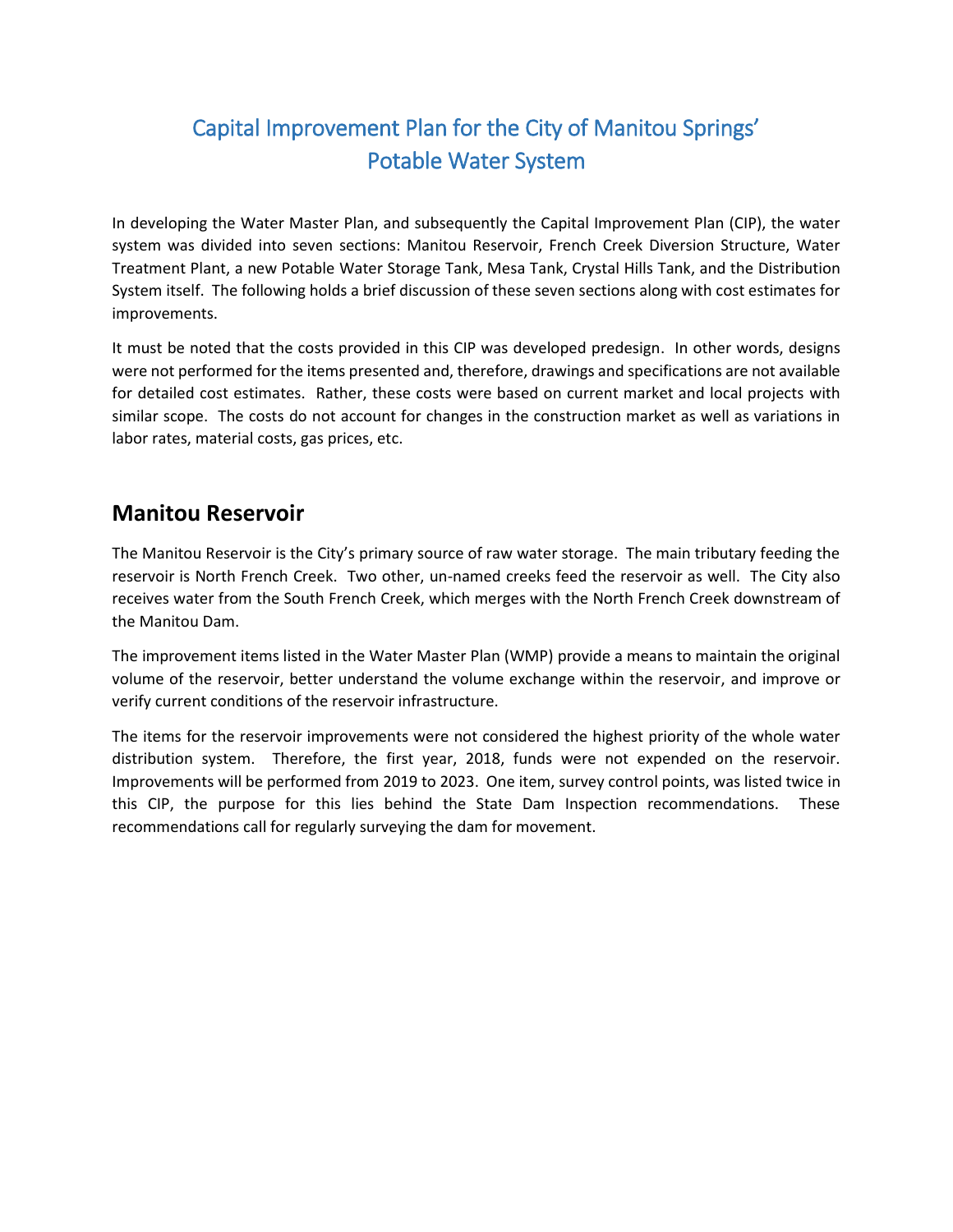Also, both alternatives for downstream sediment control were placed in the CIP. This will allow the City to implement both alternatives or choose one of the two. Both alternatives may be desired because, over the past few years, rainfall has caused significant sediment to flow from the South French Creek to the water treatment plant. Limited access causes issues with installing sediment control in this area.

Hydroseeding will only be available with hikers or helicopters, since road construction is not allowed in this area. For the same reason, contours will have to be constructed by hand.

The following shows the items and cost estimates in the CIP for the Manitou Reservoir. Full sheets showing the details of the CIP are provided in Appendix A of this report.

| <b>Manitou Reservoir</b>                             |                 |      |           |  |
|------------------------------------------------------|-----------------|------|-----------|--|
| <b>Item</b>                                          |                 | Cost |           |  |
|                                                      |                 |      |           |  |
| <b>Sediment Mitigation</b>                           |                 | Ś    | 1,500,000 |  |
| New Flume - South French Creek                       |                 | Ś    | 250,000   |  |
| New Flume - Unnamed Tributary                        |                 | Ś    | 150,000   |  |
| Re-Establish Middle Flume                            |                 | Ś    | 250,000   |  |
| <b>Staff Gage</b>                                    |                 | Ś    | 100,000   |  |
| Inlet Transmitter at dam outlet pipe                 |                 | Ś    | 15,000    |  |
| Extend butterfly valve operator                      |                 | Ś    | 10,000    |  |
| Dive Inspection                                      |                 | Ś    | 5,000     |  |
| Control Wall Concrete Repair                         |                 | Ś    | 30,000    |  |
| <b>Survey Control Points</b>                         |                 | Ś    | 2,500     |  |
| Downstream sediment control - Hydroseeding (ALT 1)   |                 | Ś    | 30,000    |  |
| Downstream sediment control - Contour Swales (ALT 2) |                 | Ś    | 20,000    |  |
|                                                      | <b>Subtotal</b> | Ŝ    | 2.362.500 |  |

### **French Creek Diversion Structure**

The French Creek Diversion Structure diverts water from French Creek either into the raw water pipeline, which flows to Manitou Springs' Water Treatment Plant; or into French Creek for downstream users. The priority of this structure is the integrity of the existing concrete dam. Recent inspections revealed delamination and spalling of the concrete on this dam. The CIP repairs these damaged spots early in the ten-year period, allowing other repairs to be delayed to after higher priority WMP repairs. Other improvements, including the addition of level transmitters, increased capacity and flow meters will be installed in the year 2020.

| <b>French Creek Diversion Structure</b>                            |                 |           |
|--------------------------------------------------------------------|-----------------|-----------|
| <b>Item</b>                                                        | Cost            |           |
| Repair Concrete Reservoir Dam                                      |                 | 10,500    |
| <b>Level Transmitter</b>                                           |                 | 10,000    |
| Increase Capacity and Improve Sediment Removal                     |                 | 1,500,000 |
| Silt Filter on French Creek - Just Upstream of Diversion Structure |                 | 500,000   |
| Install turbidimeter                                               |                 | 50,000    |
| <b>Install Flow Meter</b>                                          |                 | 100,000   |
| Survey                                                             |                 | 10,000    |
| <b>Increase Security of Site</b>                                   |                 | 200,000   |
|                                                                    | <b>Subtotal</b> | 2,380,500 |

Another improvement include the addition of a silt filter just upstream of the diversion structure. This silt filter will be after the confluence of South French Creek and North French Creek and after the steep drop off.

Access to the silt filter is easiest at the diversion structure and can be installed within Manitou Springs' property lines, minimizing permitting issues and increasing maintenance access.

Priority for the diversion structure is higher than that of Manitou Reservoir because of the concern of high turbidity and the need to reduce that turbidity to maintain the water treatment plant. This CIP recommends improvements made by 2020.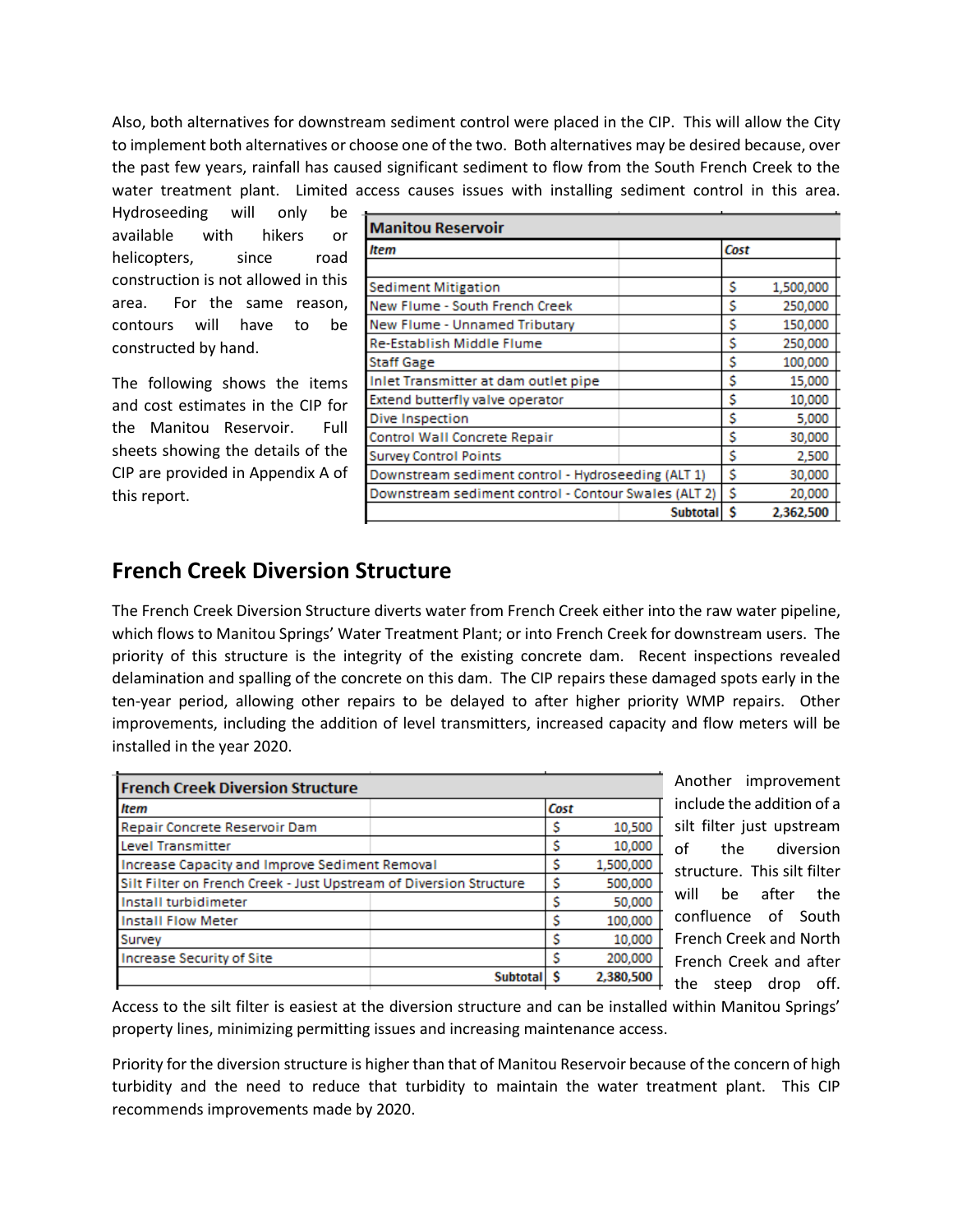# **Water Treatment Plant**

The water treatment plant is a vital aspect to any water distribution system. During the development of the WMP, several improvements were made to the plant to provide an improved and more reliable process. Such improvements include valve actuator replacement, new flow meters, back-up computers and power surge protection.

| <b>Water Treatment Plant</b>                              |  |                 |        |           |
|-----------------------------------------------------------|--|-----------------|--------|-----------|
| ltem                                                      |  |                 | Cost   |           |
| Valve Actuators and Mag meters on the influent of fliters |  | s               | 24,000 |           |
| Water Sampling Station at Cliff Dwelling                  |  |                 | s      | 15,000    |
| <b>Backup Computer for Water Treatment Plant</b>          |  |                 | s      | 10,000    |
| Power surge protection                                    |  |                 | Ś      | 25,000    |
| New roof for generator shed                               |  |                 | s      | 150,000   |
| Replace the Air Scour Pipe/filter                         |  |                 | Ś      | 250,000   |
| Install a Filter-to-Waste Pipe                            |  |                 | Ś      | 50,000    |
| <b>Replace Valves</b>                                     |  |                 | Ś      | 25,000    |
| <b>Install Ultrasonic Level Sensors</b>                   |  |                 | Ś      | 200,000   |
| New Jar Testing Unit (4 jars)                             |  |                 | Ś      | 25,000    |
| Spare PLC                                                 |  |                 | Ś      | 50,000    |
| Add Baffles in the Clearwell                              |  |                 | Ś      | 500,000   |
| Actuator on Clearwell Line Leaving the Plant              |  |                 | Ś      | 50,000    |
| <b>Rebuild Filters</b>                                    |  |                 | Ś      | 1,500,000 |
| Clearwell Improvements                                    |  |                 | Ś      | 64,000    |
|                                                           |  | <b>Subtotal</b> | S      | 2,938,000 |

Other improvements to the plant were considered third priority, with adding a new potable water tank/rehabilitate Mesa Tank as the highest priority and French Creek Diversion as the secondary priority. French Creek Diversion was considered a higher priority than the water treatment plant because of the potential of increased sediment

with every rainfall event. If French Creek Diversion is mitigated to contain the sediment, the impact to the water treatment plant is significant.

While these are to be performed between 2021 and 2023, one item could be advanced to an earlier year – that being "Replace Air Scour/Filter." This item should be replaced soon; however, due to the other higher priority items, this is scheduled to be performed in 2021.

#### **New Tank**

This is the highest priority of the CIP. The installation of this tank will enable the Mesa Tank to be taken off line for much needed repairs. This tank is preferred to be buried or partially buried to minimize aesthetic obstructions and will be connected to the system through Mesa Avenue, just downstream of the water treatment plant. The CIP includes costs for engineering and geotechnical reviews. It also includes costs to connect to the system. This tank will not be connected in series to the Mesa Tank to help improve water distribution and minimize water age.

Another aspect of this project – although listed as part of the distribution section of this CIP – is the increase of capacity for

| <b>New Tank</b>                                 |  |           |
|-------------------------------------------------|--|-----------|
| <b>New Water Tank</b>                           |  | 3,000,000 |
| <b>Bury the Tank</b>                            |  | 1.162.500 |
| Pipeline to connect Tank to Distribution System |  | 362,700   |
| Engineering, Geotechnical review, piping        |  | 500,000   |
| <b>Subtotal</b>                                 |  | 5,025,200 |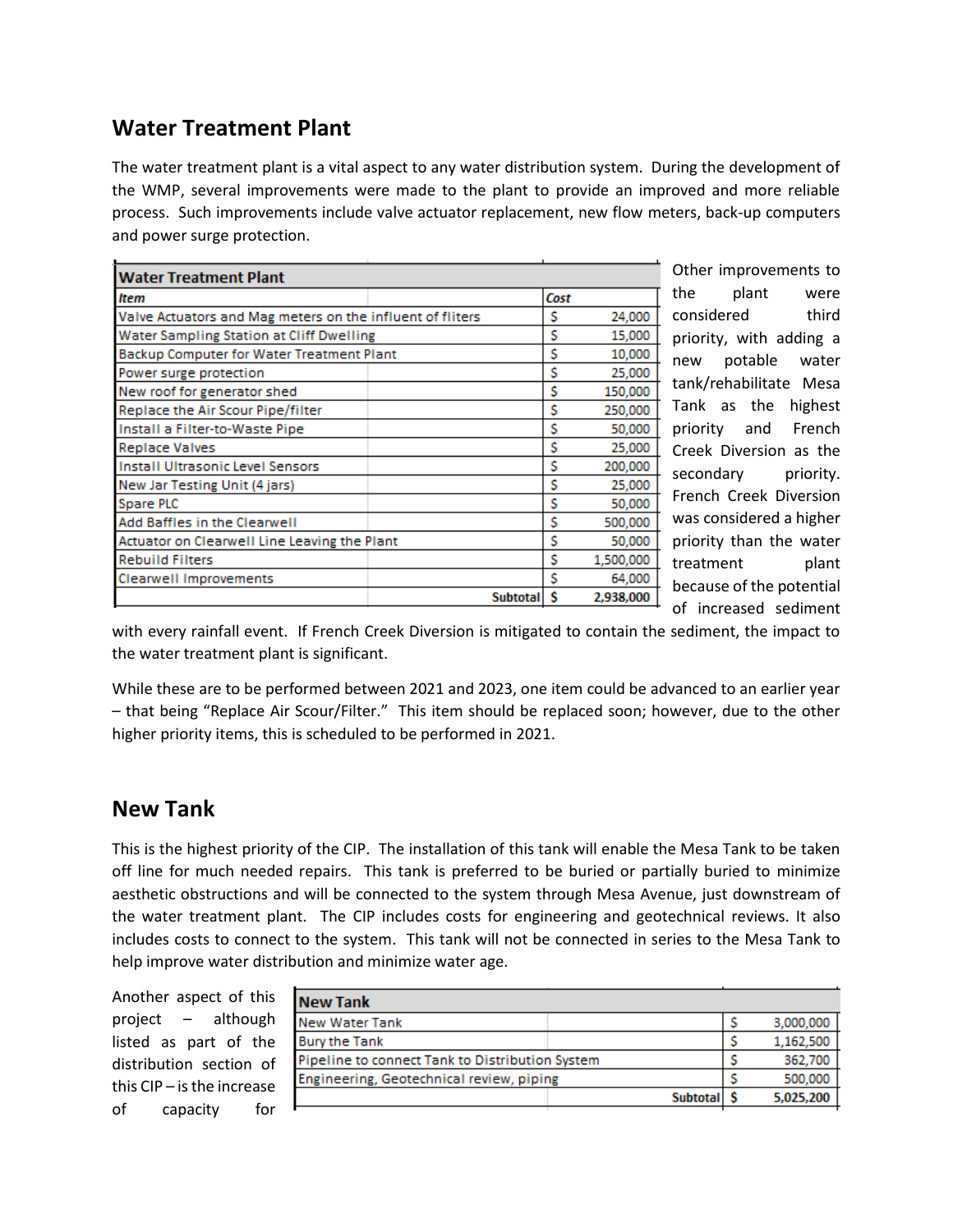WM1289. This is the pipe from the water treatment plant to Walton Vault. This pipe needs to be increased from a 6-inch pipe to a 14-inch pipe to contain the capacity and demand of the system during maintenance shutdown of the Mesa Tank.

### **Mesa Tank**

Since the Mesa Tank has never been taken offline for a full inspection and structural repairs, this shares the highest priority with the installation of a New Tank. However, since the New Tank must be on line to successfully take the Mesa Tank off line without shutting off the entire City water system, the installation of the New Tank is a requirement prior to maintenance of the Mesa Tank. Since the proposed 2018 budget (including French Creek Dam rehabilitation, construction of a new water tank and distribution pipe repairs) exceeds \$5 million, the shutdown and maintenance of the Mesa Tank is proposed to be the following year, 2019.

| Cost<br><b>Item</b><br><b>Coating Tank Interior</b><br>877,200<br>s<br>1,000,000<br><b>Structural Repair</b><br>s<br>20,000<br>cathodic protection<br>s<br>Survey bottom of tank<br>2,500<br>s<br>Ś<br>250,000<br><b>Repaint Tank Exterior</b><br>s<br>10,000<br>Replace hatch seal<br>Ś<br>250,000<br>Valve Replacement in Radio Room<br>Ś<br>65,000<br><b>Pave Access Road</b><br>25,000<br><b>Walton Vault Rehab</b><br>2.499.700<br><b>Subtota</b> |                  |  |  |
|--------------------------------------------------------------------------------------------------------------------------------------------------------------------------------------------------------------------------------------------------------------------------------------------------------------------------------------------------------------------------------------------------------------------------------------------------------|------------------|--|--|
|                                                                                                                                                                                                                                                                                                                                                                                                                                                        | <b>Mesa Tank</b> |  |  |
|                                                                                                                                                                                                                                                                                                                                                                                                                                                        |                  |  |  |
|                                                                                                                                                                                                                                                                                                                                                                                                                                                        |                  |  |  |
|                                                                                                                                                                                                                                                                                                                                                                                                                                                        |                  |  |  |
|                                                                                                                                                                                                                                                                                                                                                                                                                                                        |                  |  |  |
|                                                                                                                                                                                                                                                                                                                                                                                                                                                        |                  |  |  |
|                                                                                                                                                                                                                                                                                                                                                                                                                                                        |                  |  |  |
|                                                                                                                                                                                                                                                                                                                                                                                                                                                        |                  |  |  |
|                                                                                                                                                                                                                                                                                                                                                                                                                                                        |                  |  |  |
|                                                                                                                                                                                                                                                                                                                                                                                                                                                        |                  |  |  |
|                                                                                                                                                                                                                                                                                                                                                                                                                                                        |                  |  |  |
|                                                                                                                                                                                                                                                                                                                                                                                                                                                        |                  |  |  |

This shut down will encompass coating the interior of the tank, structural repairs, adding cathodic protection, surveying the bottom of the tank (to determine future movement of the tank base), repaint the exterior of the tank,

replace the hatch seal, replacing the valves in the radio room, pave the access road and rehabilitate the Walton Vault. Specifically, since the valves in the radio room and the Walton Vault cannot be rehabilitated without the installation of the New Tank, these items will be included in the scope of work for the Mesa Tank Rehab.

### **Crystal Hills Tank**

Crystal Hills Tank is also a priority; however, since this tank can be taken offline using current operational protocol, it is less of a priority than that of the construction of the New Tank and the maintenance of the Mesa Tank. Still, due to the issues of high water age and the resulting water quality, this should be performed in the first two years. Water age causes water quality degradation. Therefore, it should be addressed as soon as possible.